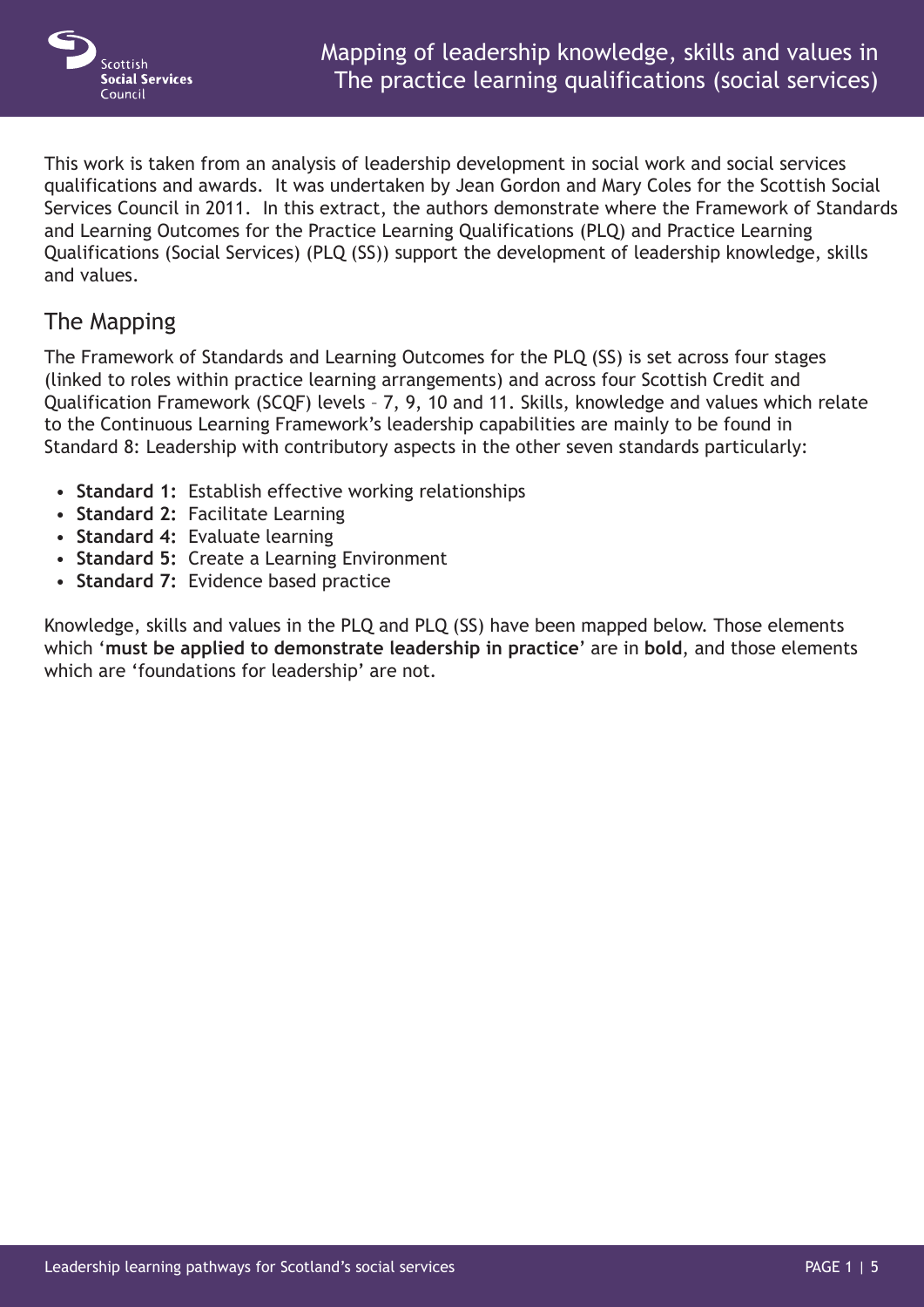

| Plq and PLQ (SS) Knowledge                                                                              | <b>Stage</b>            | <b>Standard</b> |
|---------------------------------------------------------------------------------------------------------|-------------------------|-----------------|
| Awareness of leadership styles and their effect on individuals<br>and organisations                     | 1                       | 8               |
| Own leadership style and how this impacts on others                                                     | $\overline{2}$          | 8               |
| Models of leadership; personal effectiveness;                                                           | $\overline{\mathbf{3}}$ | 8               |
| <b>Negotiation and conflict resolution</b>                                                              | $\overline{\mathbf{3}}$ | 8               |
| Theories of leadership;                                                                                 | $\overline{\mathbf{4}}$ | 8               |
| Strategic management of learning and development                                                        | $\overline{\mathbf{4}}$ | 8               |
| Links between individual and organisational development;                                                | $\overline{\mathbf{4}}$ | 8               |
| Personal and organisational change                                                                      | $\overline{\mathbf{4}}$ | 8               |
| The wider inter-professional context within which they work                                             | 1                       | 1               |
| Working effectively with difference and diversity in relation<br>to learners                            | $\overline{2}$          | 1               |
| Power differentials associated with difference (diversity of learners)<br>and avoidance of disadvantage | 3                       | 1               |
| Power differentials associated with inter-professional working                                          | 3                       | 1               |
| How people learn                                                                                        | 1                       | $\overline{2}$  |
| Reflective practice                                                                                     | $\overline{2}$          | $\overline{2}$  |
| Debates and issues associated with achieving effective<br>inter-professional collaboration              | 3                       | $\overline{2}$  |
| A range of innovative approaches to learning                                                            | $\overline{\mathbf{4}}$ | $\overline{2}$  |
| How to communicate information effectively                                                              | 1                       | $\overline{4}$  |
| The role of evaluation within the wider learning context                                                | $\overline{2}$          | 4               |
| Evaluation processes and frameworks                                                                     | 3                       | $\overline{4}$  |
| Evaluation processes and frameworks at a strategic level                                                | 4                       | 4               |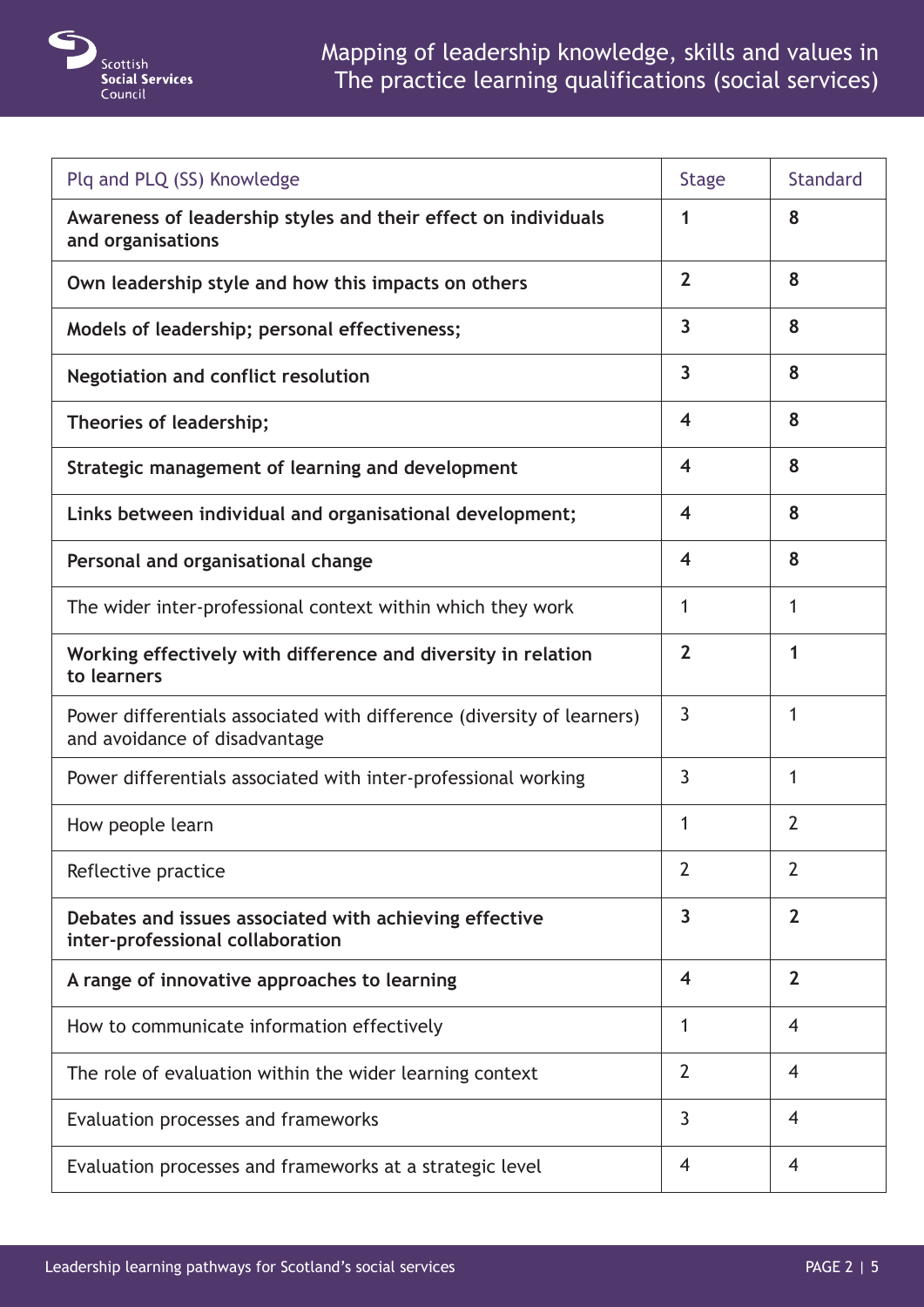

| Plq and PLQ (SS) Knowledge                                                                                              | <b>Stage</b>   | <b>Standard</b> |
|-------------------------------------------------------------------------------------------------------------------------|----------------|-----------------|
| Factors involved in creating a supportive learning environment                                                          | 1              | 5               |
| The importance of appropriate mechanisms to engage effectively<br>with service users and carers in relation to learning | $\mathbf 2$    | 5               |
| Process of change and their role as a change agent                                                                      | 3              | 5               |
| Theories of adult learning (models and methods)                                                                         | 3              | 5               |
| Organisational structures and systems that work for and against<br>the development of learning                          | 4              | 5               |
| An awareness of inquiry processes and systems                                                                           | 1              | 7               |
| The meaning of evidence based practice and its relevance to learning                                                    | $\overline{2}$ | 7               |
| Interpreting and analysing research methods and findings                                                                | 3              | 7               |
| Research and enquiry methods                                                                                            | 4              | 7               |

| Plg and PLQ (SS) Skills                                                                                           | <b>Stage</b>            | <b>Standard</b> |
|-------------------------------------------------------------------------------------------------------------------|-------------------------|-----------------|
| Demonstrate effective and constructive feedback skills                                                            | 1                       | 8               |
| Model professional leadership                                                                                     | 3                       | 8               |
| Influence others                                                                                                  | 3                       | 8               |
| Identify trends and patterns in practice and management                                                           | $\overline{\bf{4}}$     | 8               |
| Work with others in developing organisational learning and<br>development strategies                              | $\overline{\mathbf{4}}$ | 8               |
| <b>Actively listen</b>                                                                                            | 1                       |                 |
| Communicate effectively with a range of individuals and groups<br>orally and in written form to progress learning | 3                       |                 |
| Appropriately intervene in, engage with and develop learning<br>processes across organisations                    | $\boldsymbol{4}$        |                 |
| Be able to a range of approaches and ideas particular to their<br>setting                                         |                         | $\mathbf 2$     |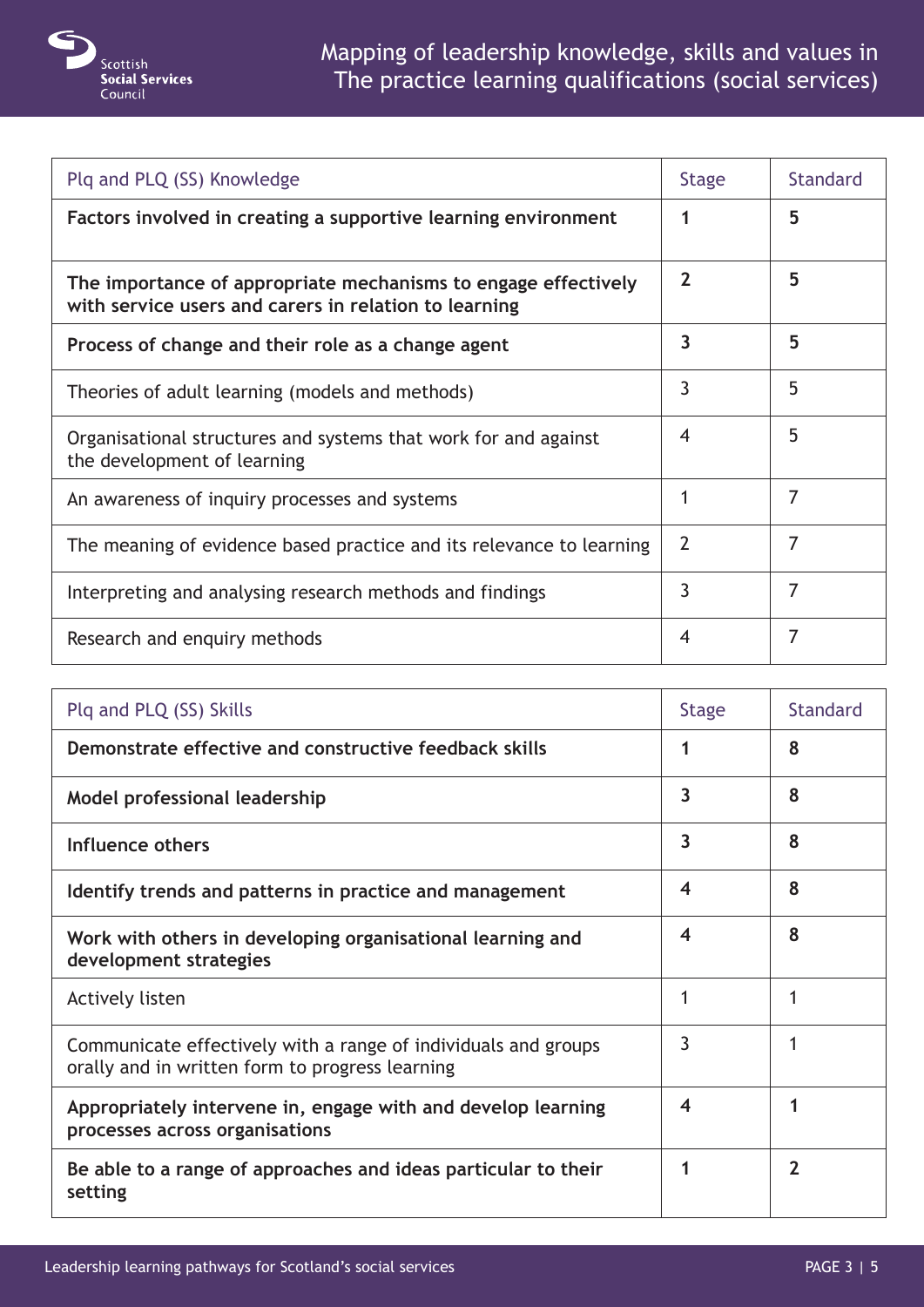

| Plq and PLQ (SS) Skills                                                                                                                                | <b>Stage</b>            | <b>Standard</b>         |
|--------------------------------------------------------------------------------------------------------------------------------------------------------|-------------------------|-------------------------|
| Utilise a range of learning strategies including supervision,<br>to appropriately support learners in practice                                         | $\overline{2}$          | $\overline{2}$          |
| Effectively impart own knowledge and experience                                                                                                        | $\overline{\mathbf{3}}$ | $\overline{2}$          |
| Facilitate integration of learning from practice and<br>academic settings                                                                              | $\overline{\mathbf{4}}$ | $\overline{2}$          |
| Gather and collate information                                                                                                                         | 1                       | $\overline{4}$          |
| Contribute with others to the evaluation of learning in practice                                                                                       | $\overline{2}$          | $\overline{4}$          |
| Evaluate learning in practice                                                                                                                          | $\overline{\mathbf{3}}$ | $\overline{\mathbf{4}}$ |
| Work collaboratively to evaluate own and others learning<br>within and across organisations                                                            | $\overline{\mathbf{4}}$ | $\overline{\mathbf{4}}$ |
| Contribute with others to the evaluation of learning in practice                                                                                       | 1                       | 5                       |
| Effectively engage with others including service users and carers<br>to progress learning                                                              | $\overline{2}$          | 5                       |
| Work with others to set and adhere to role boundaries                                                                                                  | $\overline{\mathbf{3}}$ | 5                       |
| Work effectively with others to establish appropriate professional<br>roles and boundaries to support learning within an<br>inter-disciplinary context | $\overline{\mathbf{4}}$ | 5                       |
| Work together with others to share learning                                                                                                            | 1                       | $\overline{7}$          |
| Contribute to the support of learners in creating an evidence<br>base for practice                                                                     | $\overline{2}$          | 7                       |
| Interpret and represent research                                                                                                                       | $\overline{\mathbf{3}}$ | 7                       |
| Undertake and appropriately share research findings with others                                                                                        | $\overline{\mathbf{4}}$ | 7                       |